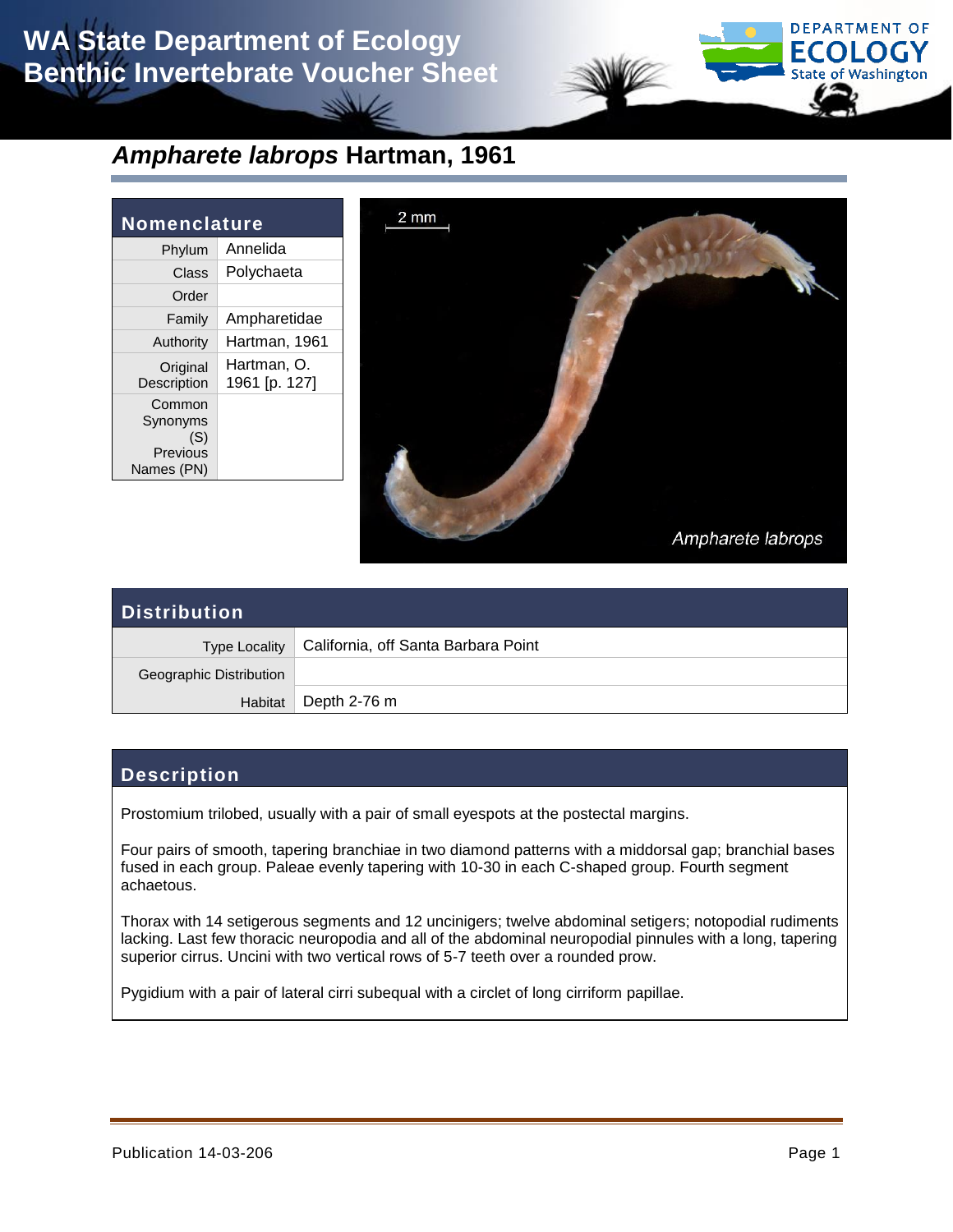# *Ampharete labrops*

| <b>Diagnostic Characteristics</b>                                                       |                                                |  |
|-----------------------------------------------------------------------------------------|------------------------------------------------|--|
| Diagnostic<br>Characteristics                                                           | Photo Credits: Marine Sediment Monitoring Team |  |
| Ventral<br>margin of<br>upper lip<br>festooned<br>with<br>numerous<br>black<br>eyespots | $1$ mm                                         |  |
| Paleae few in<br>number (10-<br>30) and<br>tapering to<br>very fine tips                |                                                |  |
| <b>Branchial</b><br>groups<br>without a<br>middorsal<br>gap                             | $1$ mm                                         |  |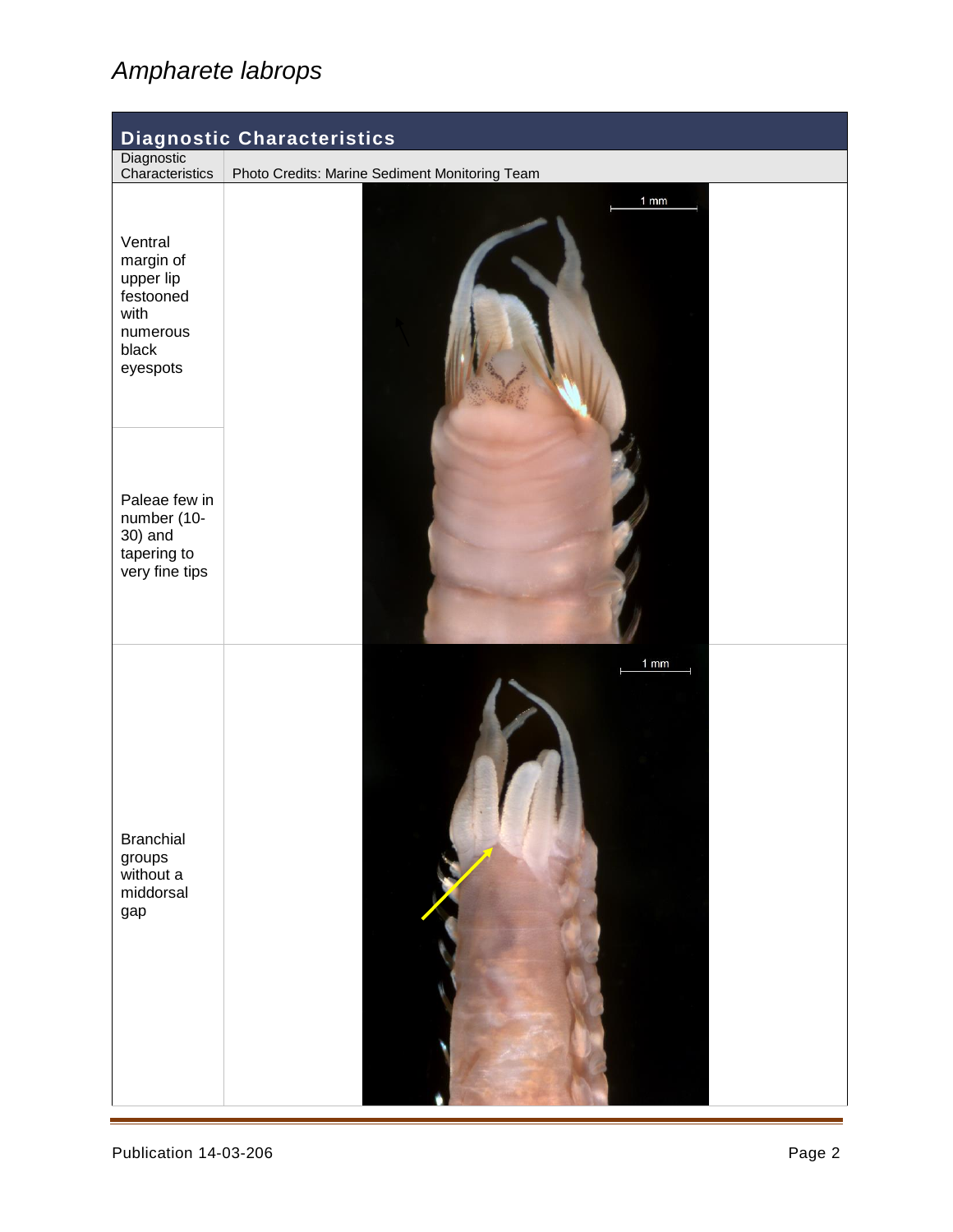## *Ampharete labrops*



| <b>Related Species and Characteristic Differences</b> |                                                                                                     |  |
|-------------------------------------------------------|-----------------------------------------------------------------------------------------------------|--|
| Species Name                                          | Diagnostic Characteristics                                                                          |  |
| Ampharete finmarchica                                 | Ventral margin of upper lip lacks eyespots; paleae are stout and taper<br>abruptly to short points. |  |